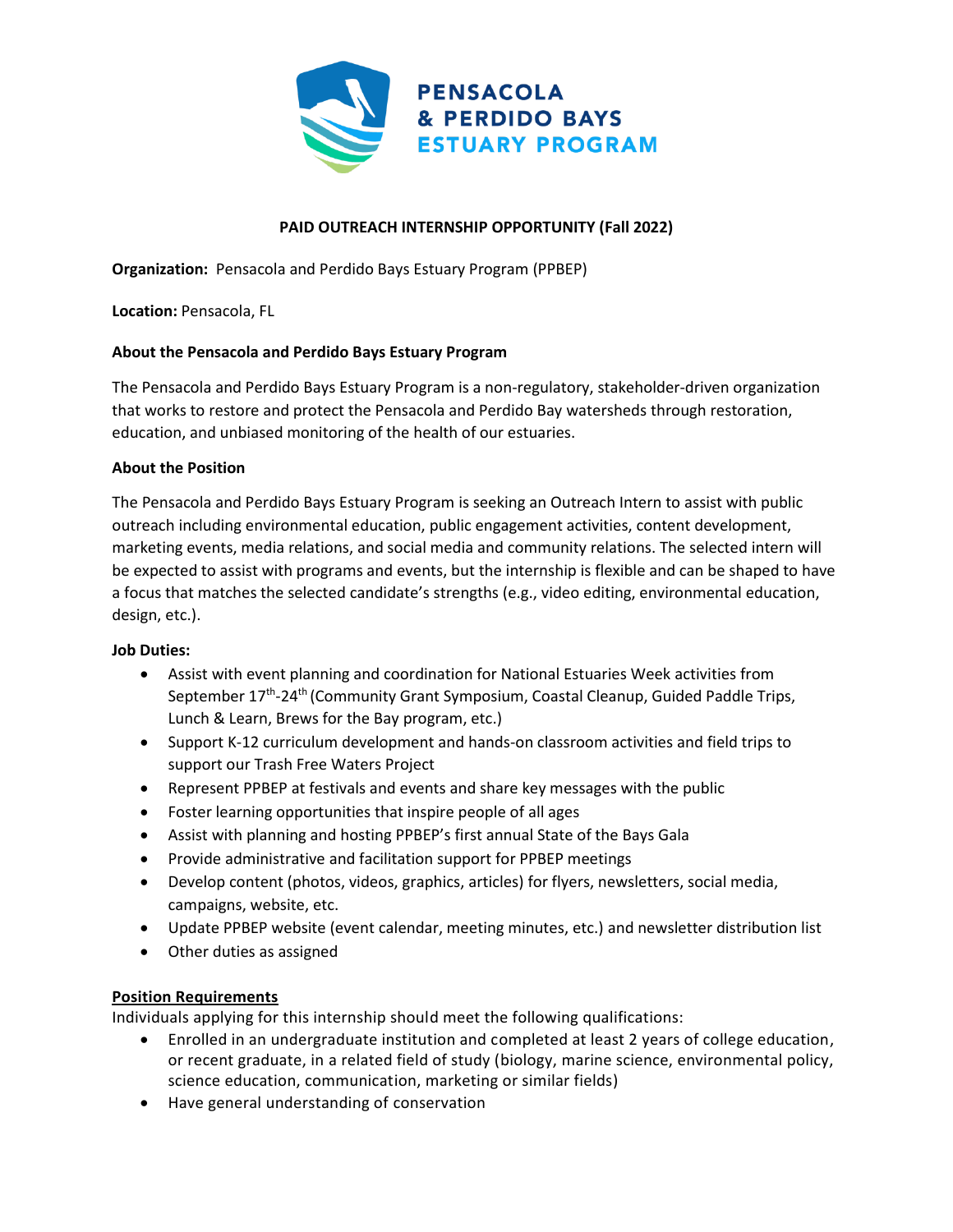- Able to speak clearly and comfortably with diverse audiences and a willingness to work with people with different viewpoints, experiences, perspectives, and backgrounds
- Able to spend 4-6 hours outside, with considerable time standing, walking, and speaking
- Able to lift 40 lbs
- Willing to work a minimum of 20-30 hours/week (including one weekend day)
- Comfortable coordinating and supervising volunteers who may be older or younger
- Organized, self-motivated, and able to work independently or as part of a team
- Possess good verbal and written communication skills, and comfortable using standard computer programs, communication devices, and social media platforms (Microsoft Suite, Adobe Acrobat, Adobe Creative Suite, Canva, Facebook, Instagram, YouTube, TikTok, Zoom, Constant Contact, etc.)
- Willingness to work on a flexible schedule, which may include weekends, evenings, and holidays
- Access to accommodation in the area, or within one-hour drive
- Valid driver's license and willingness to travel locally

### **Preferred Experience/Knowledge**

It is preferred that individuals applying for this internship position also have experience and knowledge related to:

- Knowledge of and experience with the Pensacola and/or Perdido watersheds and their environmental/human communities and issues
- Experience in environmental education, classroom teaching, nature interpretation, communications, or marketing
- Videography and video editing
- Photography
- Website experience and familiarity with html
- Graphic design and experience using Canva, Adobe, etc.
- Kayaking experience

### **Service Term (approximate):**

Start Date: August 22, 2022. Approximate End Date: December 16, 2022 (flexible) Internship lasts approximately 12 weeks, 20-30 hrs. per week.

### **Compensation: \$15.00/hour** (no benefits)

This is a paid short-term internship opportunity with the Pensacola and Perdido Bays Estuary Program.

PPBEP is happy to work with the applicant to obtain relevant credit(s) through college/university programming, such as directed independent study (DIS), internship credit hours, etc. Applicant should indicate if they intend to pursue this in application letter. The work schedule is flexible to accommodate the applicant's class schedule.